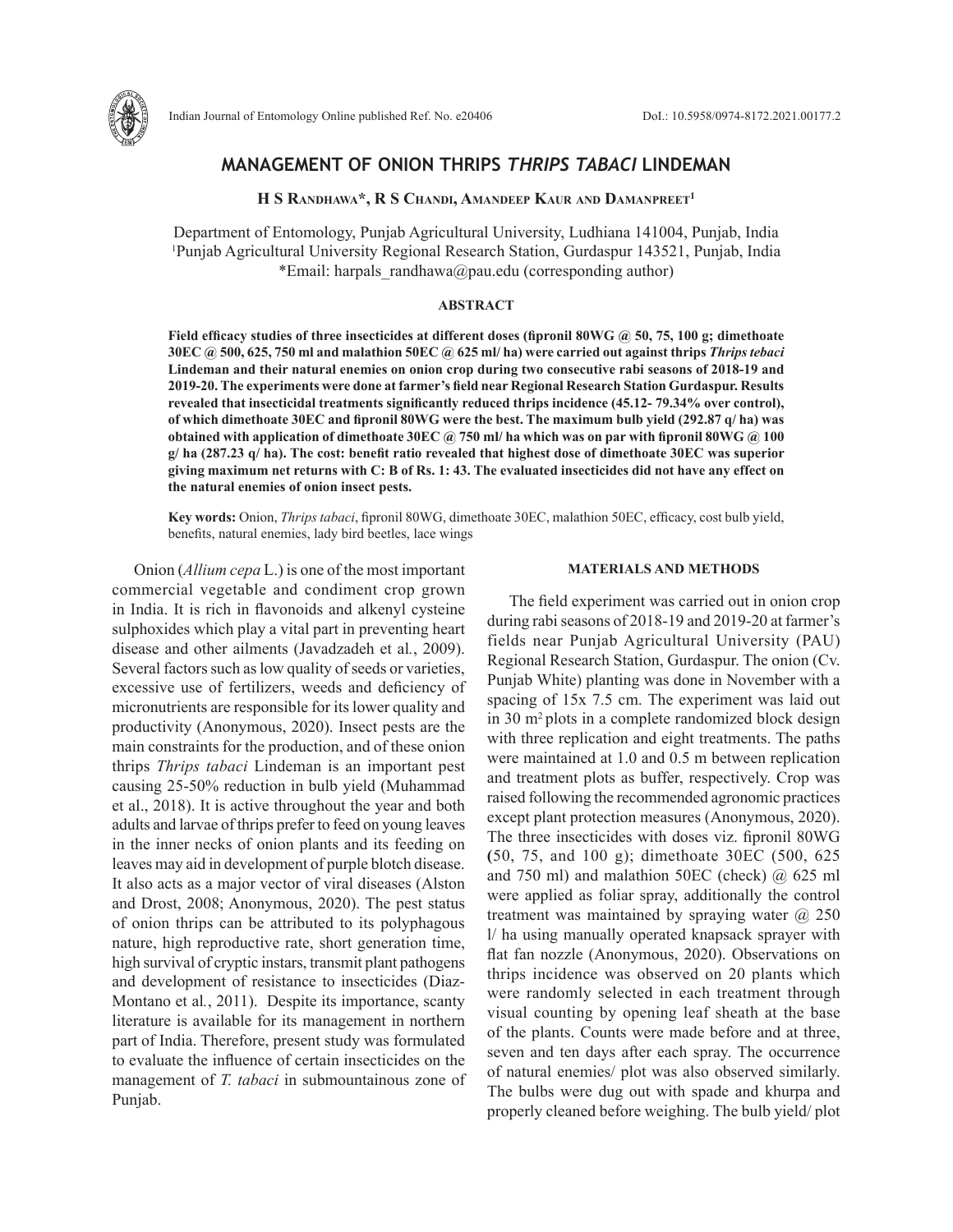|                            | C.B<br>(Rs)                            | 1:22              | 1:25                         | 1:30                      | 1:26                             | 1:35                                                                          | 1:43                | 1:23                            |                                    |                |
|----------------------------|----------------------------------------|-------------------|------------------------------|---------------------------|----------------------------------|-------------------------------------------------------------------------------|---------------------|---------------------------------|------------------------------------|----------------|
|                            | Profit<br>Xet<br>(Rs)                  | 24221             | 33388                        | 47073                     | 27508                            | 40435                                                                         | 53931               | 22862                           |                                    |                |
| Cost benefit ratio         | treatment<br>Cost of<br>(Rs.)          | 1106.25           | 1344.25                      | 1581.25                   | 1041.25                          | 1146.25                                                                       | 1246.25             | 981.25                          |                                    |                |
|                            | Income<br>$\left( \mathrm{Rs.}\right)$ | 561210            | 570614                       | 584536                    | 564432                           | 553638                                                                        | 591059              | 559726                          | 541282                             |                |
|                            | Yield<br>$\widehat{\odot}$             | (16.44)<br>270.21 | (16.64)<br>276.81            | 287.23<br>(16.95)         | 272.76<br>(16.52)                | (16.74)<br>280.12                                                             | 292.87<br>(17.11)   | 268.42<br>$(16.38)$<br>$258.94$ | (16.09)                            | (0.57)         |
|                            | DAT                                    | 0.69              | 0.33                         | 0.00                      | 0.33                             | 0.67                                                                          | 0.33                | $\circ$                         | 0.00                               | <b>NS</b>      |
| Lacewings                  | 7 DAT                                  | 0.00              | 0.00                         | 0.33                      | 0.67                             | 0.67                                                                          | 0.00                | 0.00                            | 0.50                               | XS             |
|                            | 3 DAT                                  | 0.32              | 0.33                         | 0.00                      | 0.00                             | 0.17                                                                          | 0.33                | 0.67                            | 0.67                               | ΧS             |
|                            | $_{\rm BT}$                            | 0.00              | 0.00                         | 0.33                      | 0.17                             | 0.33                                                                          | 0.33                | 0.17                            | 0.33                               | XS             |
| Mean natural enemies/ plot | DАТ<br>$\approx$                       | 0.69              | 0.33                         | 0.33                      | 0.01                             | 0.33                                                                          | 0.33                | 0.33                            | 1.00                               | XS             |
|                            |                                        | 98                | 0.32                         | 0.33                      | 0.33                             | 0.33                                                                          | 0.33                | 0.00                            | 1.67                               | XS             |
| Lady bird beetles          | 3 DAT 7 DAT                            | 0.00              | 0.32                         | 0.33                      | 1.67                             | 0.33                                                                          | 0.33                | 0.33                            | 0.33                               | ΧŠ             |
|                            | БT                                     | 0.64              | 0.33                         | 0.33                      | 0.00                             | 0.00                                                                          | 0.64                | 0.33                            | 1.00                               | ΣÁ             |
|                            | ROC<br>(%)                             | 52.06             | 70.40                        | 72.78                     | 60.70                            | 72.28                                                                         | 79.34               | 45.12                           |                                    |                |
| plant                      | DAT                                    | 3.83<br>(2.20)    | $2.\overline{3}$             | $\frac{1.81}{2.18}$       | $(1.76)$<br>$(2.02)$<br>$(2.22)$ | 1.78)                                                                         | (1.61)<br>1.70      | 4.39<br>$(2.33)$<br>$7.99$      | (3.03)                             | 0.18           |
|                            |                                        | 3.28<br>(600)     | 2.15                         | $1.79$<br>$1.49$          |                                  | $\begin{array}{c} 1.56 \\ 1.70 \\ 1.54 \\ 1.54 \\ 1.54 \\ \hline \end{array}$ | 0.57<br>1.28)       | 3.62<br>$\frac{1.91}{7.23}$     | (2.78)                             | $\frac{31}{2}$ |
| Mean thrips counts/        | BT 3DAT 7DAT                           | 2.25<br>1.79)     | $-62$                        | $\frac{63}{1.28}$<br>(49) | 1.74<br>$\frac{1}{2}$            | (1.60)<br>1.47                                                                | 1.03<br>(1.38)      | 2.69<br>(56.1)                  | 5.73<br>(2.65)                     | 0.16           |
|                            |                                        |                   | 6.49                         | 6.45                      | 5.84                             | 6.25                                                                          | 6.62                | 6.13                            | 6.15                               | ΧŚ             |
| Dose/<br>ha                |                                        | 50g               | 75 g                         | 100g                      | $500$ ml                         | $625$ ml                                                                      | 750 ml              | $625$ ml                        |                                    |                |
| Treatment Insecticide      |                                        | Fiproni<br>80 W G | 80 WG<br>Fipronil<br>Fiproni | 80WG                      | <b>Dimethoate</b><br>30 EC       | <b>Dimethoate</b><br>$30$ EC                                                  | Dimethoate<br>30 EC | Malathion<br>50 EC              | (Untreated)<br>$_{\text{Control}}$ |                |
| ,<br>Ž                     |                                        |                   | 2                            |                           | $^{T4}$                          | T5                                                                            | T6                  |                                 | T8                                 | $CD (p=0.5)$   |

was measured separately and converted into q/ ha. The data were subjected to statistical analysis by ANOVA after square root transformations following Gomez and Gomez (1984). In order to know the economics of insecticidal treatments, the incremental cost benefit ratio (ICBR) was worked out.

### **RESULTS AND DISCUSSION**

The observations revealed that there was uniform distribution of thrips in all the plots before the treatment, and all insecticidal treatments were found effective in reducing incidence of thrips. The data revealed that least thrips counts (1.03, 0.57 and 1.70/ plant) were observed with dimethoate 30EC @ 750 ml/ ha and it was at par with that of fipronil 80WG @ 100 g/ ha (1.28, 1.49, 2.18/ plant at three, seven, ten days after insecticidal application, respectively). Analysis revealed that the insecticidal doses in the decreasing order for their efficacy is as follows- dimethoate 30EC  $@$  750 ml> fipronil 80WG @ 100g> dimethoate 30EC @ 625 ml> fipronil 80WG @ 75 g> dimethoate 30EC @ 500 ml> fipronil 80WG @ 50 g> malathion 50EC @ 625 ml/ ha. The reduction in thrips incidence with 10 days after treatment varied from 79.34 to 45.12%; dimethoate 30 EC (750 ml/ ha) led to maximum reduction (79.34 %) followed by fipronil 80WG (100 g/ ha- 72.28%). On the basis of reduction in thrips incidence, the insecticidal treatments were observed in descending order of their efficacy as- dimethoate 30EC> fipronil 80WG> dimethoate 30EC> fipronil 80WG> dimethoate 30EC> fipronil 80WG> malathion 50EC @ 750 ml> 100 g > 625 ml> 75 g> 500 ml> 50 g >625 ml/ ha. The natural enemies (ladybird beetle and lacewing) was noticed to be very less. There was no significant effect on natural enemies of insecticidal treatments, however, the maximum occurrence of lady bird beetle and lacewings (1.98 and 1.00/ plot) was noticed at 7 and 10 DAT, respectively. It was concluded that all tested insecticides were safe towards natural enemies. The bulb yield significantly increased with treatments  $(268.42 \text{ to } 292.87 \text{ g/ha})$  as compared to untreated control (258.94 q/ ha), with maximum being with dimethoate 30EC @ 750 ml/ ha at par with that of 100  $g$  ha of fipronil 80WG (287.23  $g$  ha). Economics of treatments revealed that the maximum net returns of Rs 53931/ ha was achieved with dimethoate 30EC @ 750 ml/ ha (C: B @ Rs. 1:43) (Table 1).

Verma et al. (2012) and Das et al. (2017) observed that imidacloprid 17.8SL decreased incidence of onion thrips and increased bulb yield with highest C: